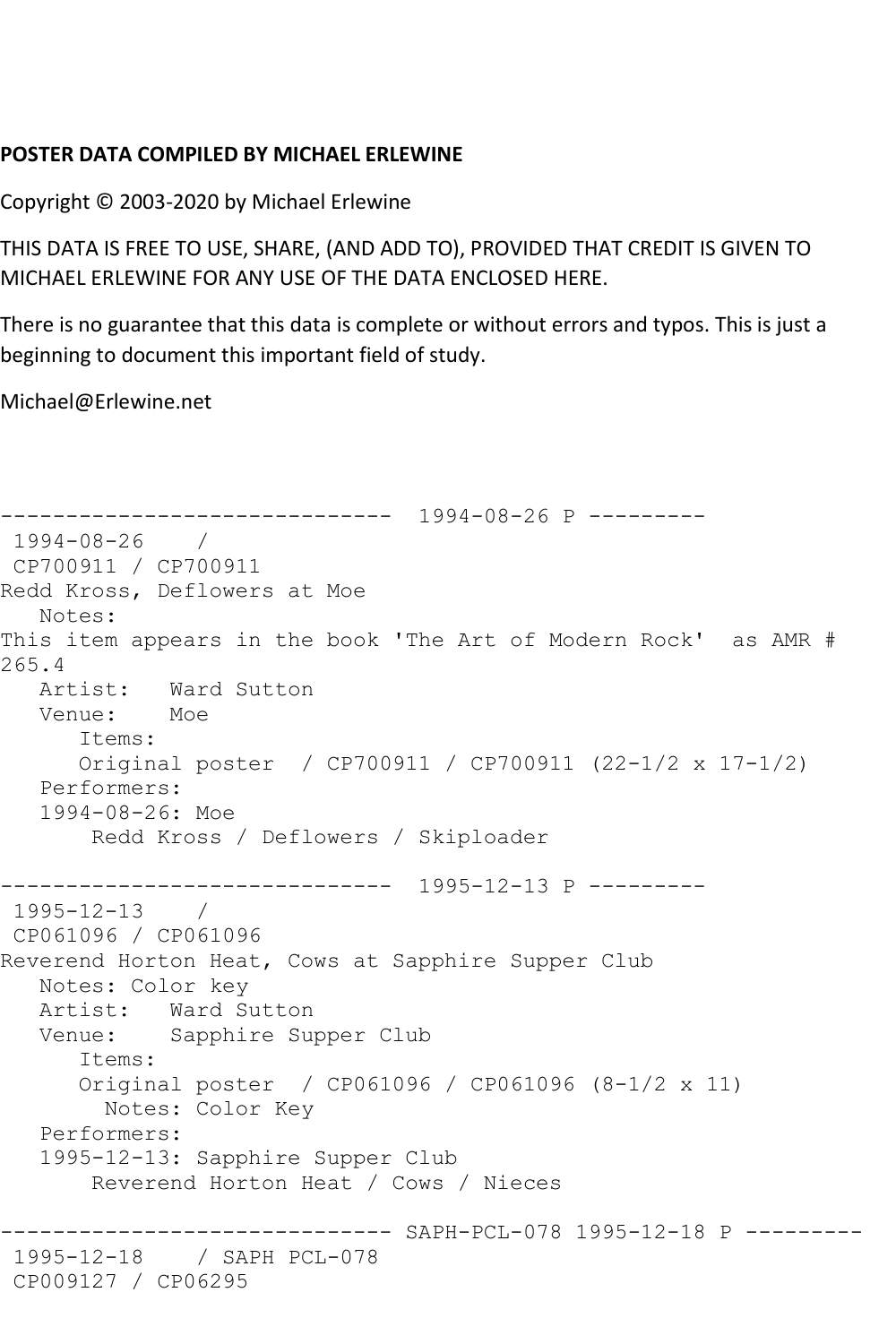Cows, Rev. Horton Heat at Sapphire Supper Club Private Notes: \* Signed Artist: Ward Sutton<br>Venue: Sapphire Su Sapphire Supper Club Promoter: Art Rock PCL Series Items: Original poster SAPH-PCL-078 / CP009127 / CP06295 Price: 15.00 Performers: 1995-12-18: Sapphire Supper Club Set: PCL Cows / Rev. Horton Heat / Mieces ----------------------------- MAXW-PCL-096 1996-01-01 P ---------<br>1996-01-01 / MAXW PCL-096 1996-01-01 / MAXW PCL-096 CP009245 / CP06413 The Next Wave: Rock and Roll Poster Art at Maxwell's Private Notes: \* Signed Artist: Ward Sutton<br>Venue: Maxwell's Maxwell's Promoter: Art Rock PCL Series Items: Original poster MAXW-PCL-096 / CP009245 / CP06413 Price: 50.00 Performers: 1996-01-01 1996-04-11: Maxwell's Set: PCL ------------------------------ PCL-PCL-093 1996-02-23 P --------- 1996-02-23 / PCL PCL-093 CP009147 / CP06315 Supernova at CBGB's - New York, NY Private Notes: \* Signed Artist: Ward Sutton<br>Venue: CBGB's Venue: Promoter: Art Rock PCL Series Items: Original poster PCL-PCL-093 / CP009147 / CP06315 Price: 25.00 Performers: 1996-02-23: CBGB's Set: PCL Supernova ------------------------------ 1996-03-11 P --------- 1996-03-11 /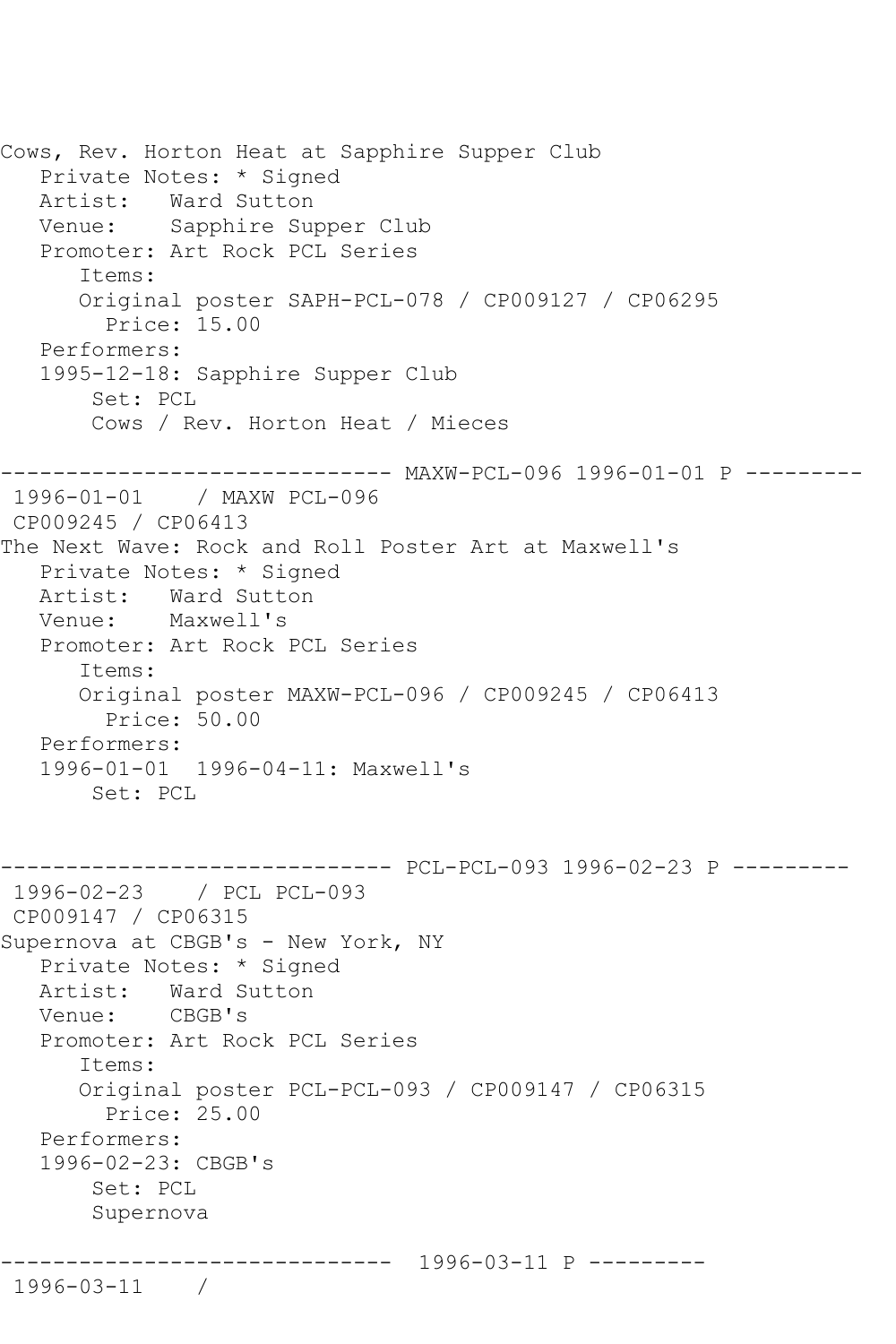```
CP700907 / CP700907
Next Wave at Maxwell's [New York, NY]
   Notes: Limited Edition of 150
This item appears in the book 'The Art of Modern Rock' as AMR # 
264.4<br>Artist:
  Artist: Ward Sutton<br>Venue: Maxwell's
            Maxwell's
       Items:
       Original poster / CP700907 / CP700907 (2-1/2 x 16)
   Performers:
    1996-03-11: Maxwell's
        Next Wave
------------------------------ MOE-PCL-105 1996-04-12 P ---------
1996-04-12 / MOE PCL-105
CP009144 / CP06312
Bloodloss, Laundry
    Private Notes: * Signed
  Artist: Ward Sutton<br>Venue: M.O.E.
  Venue:
    Promoter: Art Rock PCL Series
       Items:
       Original poster MOE-PCL-105 / CP009144 / CP06312
         Price: 20.00
    Performers:
    1996-04-12: M.O.E.
        Set: PCL
        Bloodloss / Laundry / Jessamine
------------------------------ PERH-PCL-116 1996-05-18 P ---------
1996-05-18 / PERH PCL-116
CP009300 / CP06468
Son Volt, Carpetbaggers at Performance Hall
   Private Notes: PCL-116
   Artist: Ward Sutton
   Venue: Performance Hall
    Promoter: Art Rock PCL Series
       Items:
       Original poster PERH-PCL-116 / CP009300 / CP06468
         Price: 100.00
    Performers:
    1996-05-18: Performance Hall
        Set: PCL
        Son Volt / Carpetbaggers
                 ------------------------------ GSH-PCL-120 1996-06-28 P ---------
1996-06-28 / GSH PCL-120
```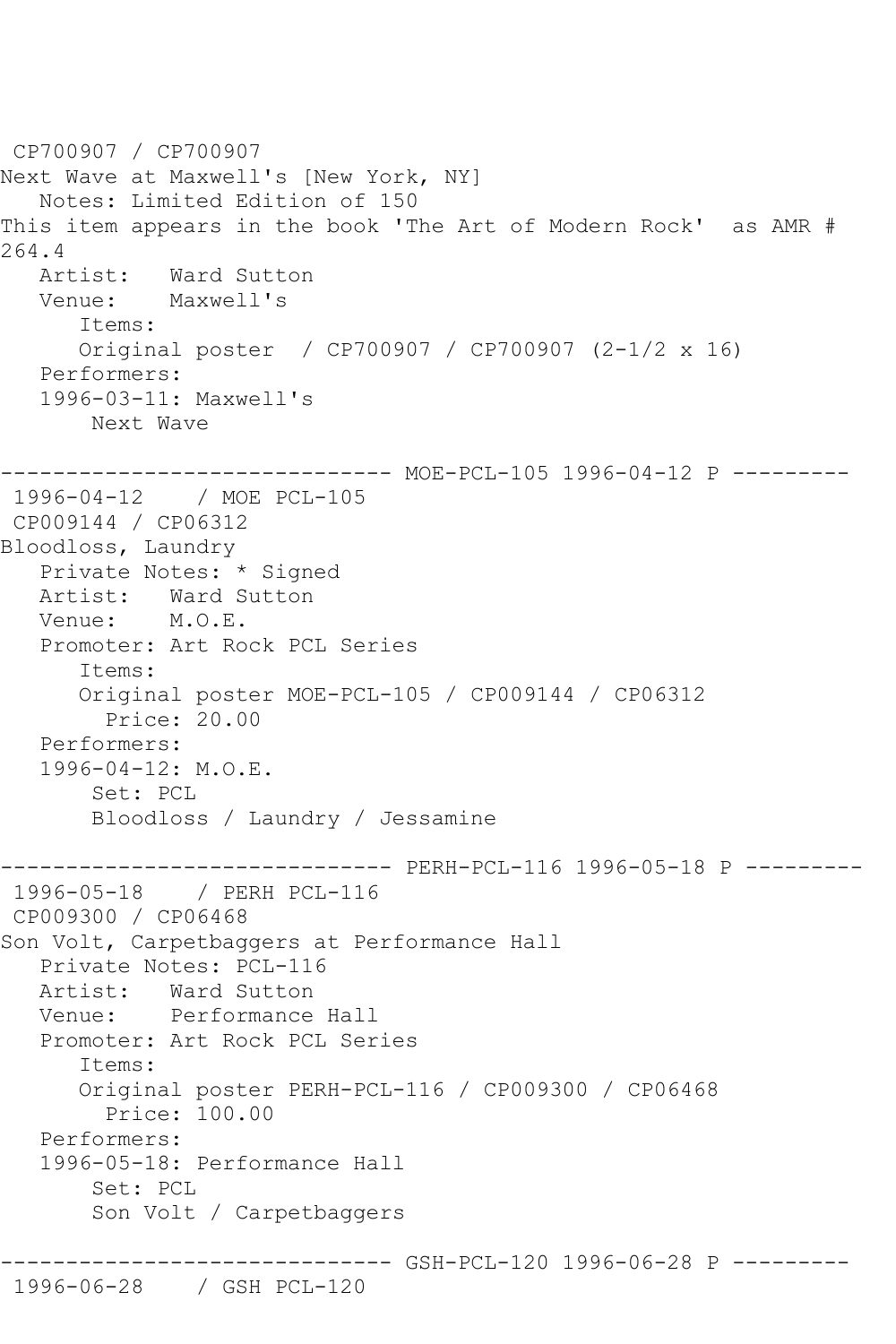```
CP009138 / CP06306
Beck at Glass House - Pomona, CA
   Private Notes: * Signed
  Artist: Ward Sutton<br>Venue: Glass House
           Glass House
   Promoter: Golden Voice
       Items:
       Original poster GSH-PCL-120 / CP009138 / CP06306
         Price: 75.00
   Performers:
    1996-06-28: Glass House
        Set: PCL
        Beck
     ------------------------------ TLAP-PCL-132 1996-09-07 P ---------
1996-09-07 / TLAP PCL-132
CP009134 / CP06302
Sebadoh, Those Bastard Souls at Theater for the Living Arts -
Philadelphia, PA
   Private Notes: * Signed
   Artist: Ward Sutton
   Venue: Theater for the Living Arts
   Promoter: Art Rock PCL Series
       Items:
       Original poster TLAP-PCL-132 / CP009134 / CP06302
         Price: 75.00
   Performers:
    1996-09-07: Theater for the Living Arts
        Set: PCL
        Sebadoh / Those Bastard Souls / Elliott Smith
                 -------------- TWIL-PCL-137 1996-09-27 P ---------
1996-09-27 / TWIL PCL-137
CP009142 / CP06310
Mudhoney at Twilight Terrace
    Notes: Limited Edition of 300
This item appears in the book 'The Art of Modern Rock' as AMR # 
264.3
   Private Notes: * Signed
   Artist: Ward Sutton
   Venue: Twilight Terrace
   Promoter: Art Rock PCL Series
       Items:
       Original poster TWIL-PCL-137 / CP009142 / CP06310
         Price: 75.00
   Performers:
    1996-09-27: Twilight Terrace
```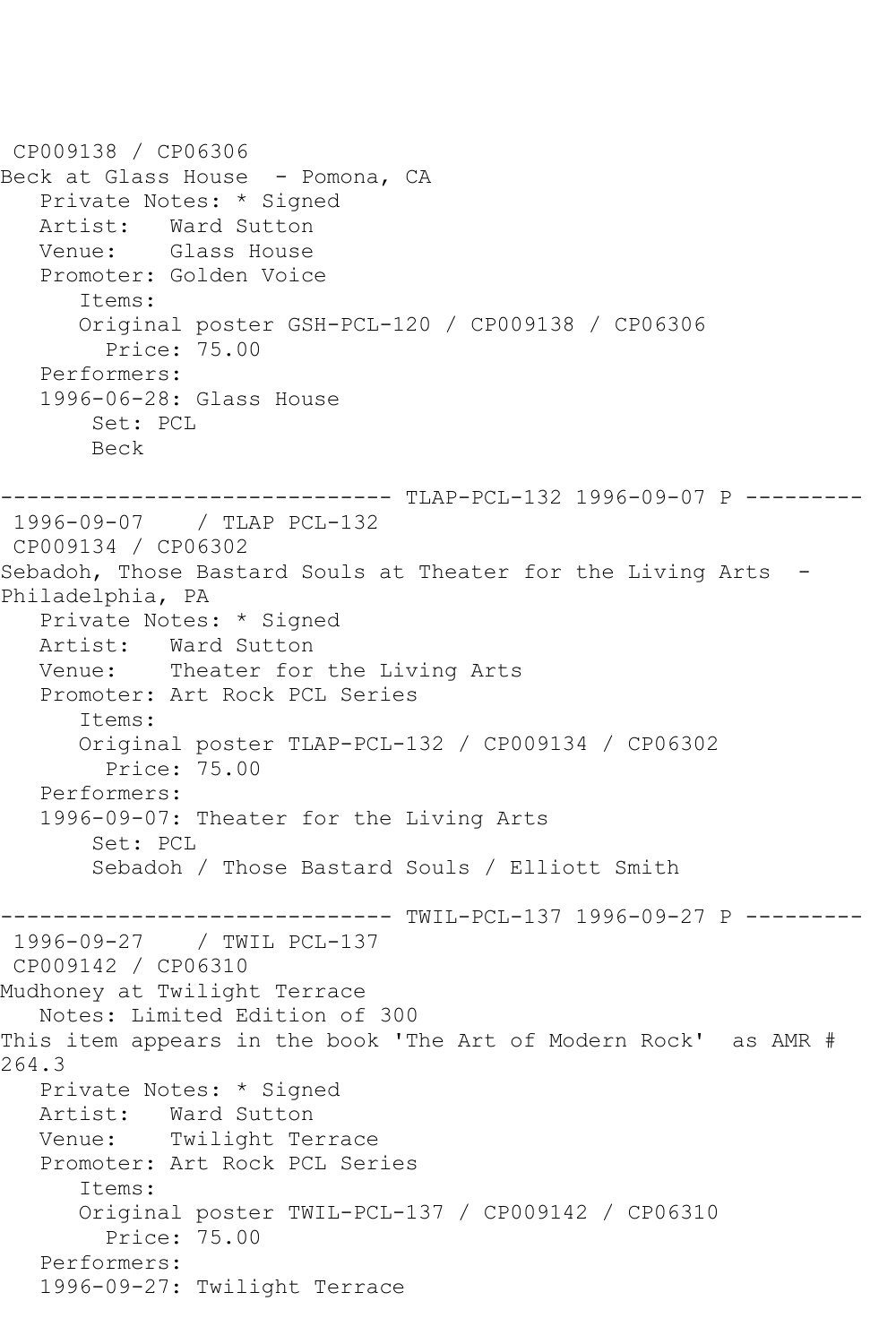Mudhoney ------------------------------ FAV-PCL-141 1996-11-10 P --------- 1996-11-10 / FAV PCL-141 CP009166 / CP06334 Jon Spencer Blues Explosion, Railroad Jerk at First Avenue Private Notes: \* Signed Artist: Ward Sutton Venue: First Avenue Promoter: Art Rock PCL Series Items: Original poster FAV-PCL-141 / CP009166 / CP06334 Price: 50.00 Performers: 1996-11-10: First Avenue Set: PCL Jon Spencer Blues Explosion / Railroad Jerk ------------------------------ CUBM-PCL-085 1996-12-31 P --------- 1996-12-31 / CUBM PCL-085 CP009125 / CP06293 Southern Culture on the Skids, The Muffs at CUB at Maxwells Notes: Limited Edition of 500 This item appears in the book 'The Art of Modern Rock' as AMR # 265 Private Notes: \* Signed Artist: Ward Sutton Venue: CUB at Maxwells Promoter: Art Rock PCL Series Items: Original poster CUBM-PCL-085 / CP009125 / CP06293 Price: 20.00 Performers: 1996-12-31: CUB at Maxwells Set: PCL Southern Culture on the Skids / Muffs / Cub ------------------------------ PCL-PCL-152 1996-12-31 P --------- 1996-12-31 / PCL PCL-152 CP009160 / CP06328 Blues Traveler at Madison Square Garden - New York, NY Notes: Signed Limited Edition of 475 This item appears in the book 'The Art of Modern Rock' as AMR # 058 Private Notes: \* Signed Event: New Year's Eve<br>Artist: Ward Sutton Ward Sutton

```
 Venue: Madison Square Garden
```
Set: PCL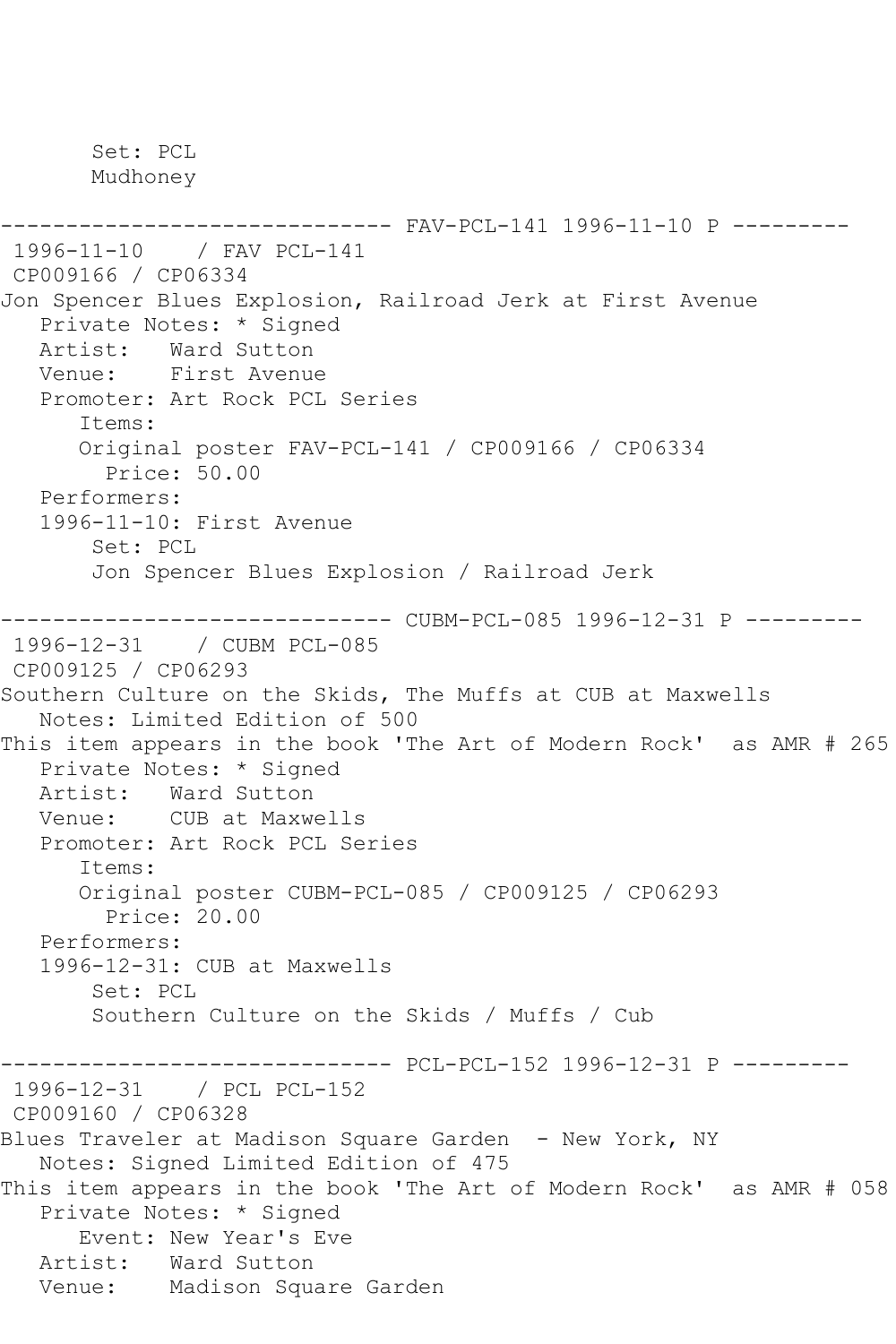```
 Promoter: Delsener/Slater
       Items:
       Original poster PCL-PCL-152 / CP009160 / CP06328
         Price: 25.00
    Performers:
    1996-12-31: Madison Square Garden
        Set: PCL
        Blues Traveler
------------------------------ PALH-PCL-166 1997-03-15 P ---------
1997-03-15 / PALH PCL-166
CP009301 / CP06469
Face To Face, Voodoo Glow Skulls at The Palace, LA
   Notes: Limited Edition of 350
This item appears in the book 'The Art of Modern Rock' as AMR # 264
  Private Notes: PCL-166<br>Artist: Ward Sutton
           Ward Sutton
   Venue: Palace, Hollywood
    Promoter: Golden Voice
       Items:
       Original poster PALH-PCL-166 / CP009301 / CP06469
         Price: 25.00
   Performers:
    1997-03-15: Palace, Hollywood
        Set: PCL
        Face To Face / Voo Doo Glow Skulls / Salmon / Pharcyde / 
Powerman 5000
------------------------------ ROSE-PCL-159 1997-05-11 P ---------
1997-05-11 / ROSE PCL-159
CP009294 / CP06462
Pavement, Shudder To Think
   Notes: Limited Edition of 350
This item appears in the book 'The Art of Modern Rock' as AMR # 
265.3
   Private Notes: PCL-159
   Artist: Ward Sutton
   Venue: Roseland Theater, Portland, OR
    Promoter: Delsener/Slater
       Items:
       Original poster ROSE-PCL-159 / CP009294 / CP06462
         Price: 75.00
    Performers:
    1997-05-11: Roseland Theater, Portland, OR
        Set: PCL
        Pavement / Shudder To Think / Silkworm
```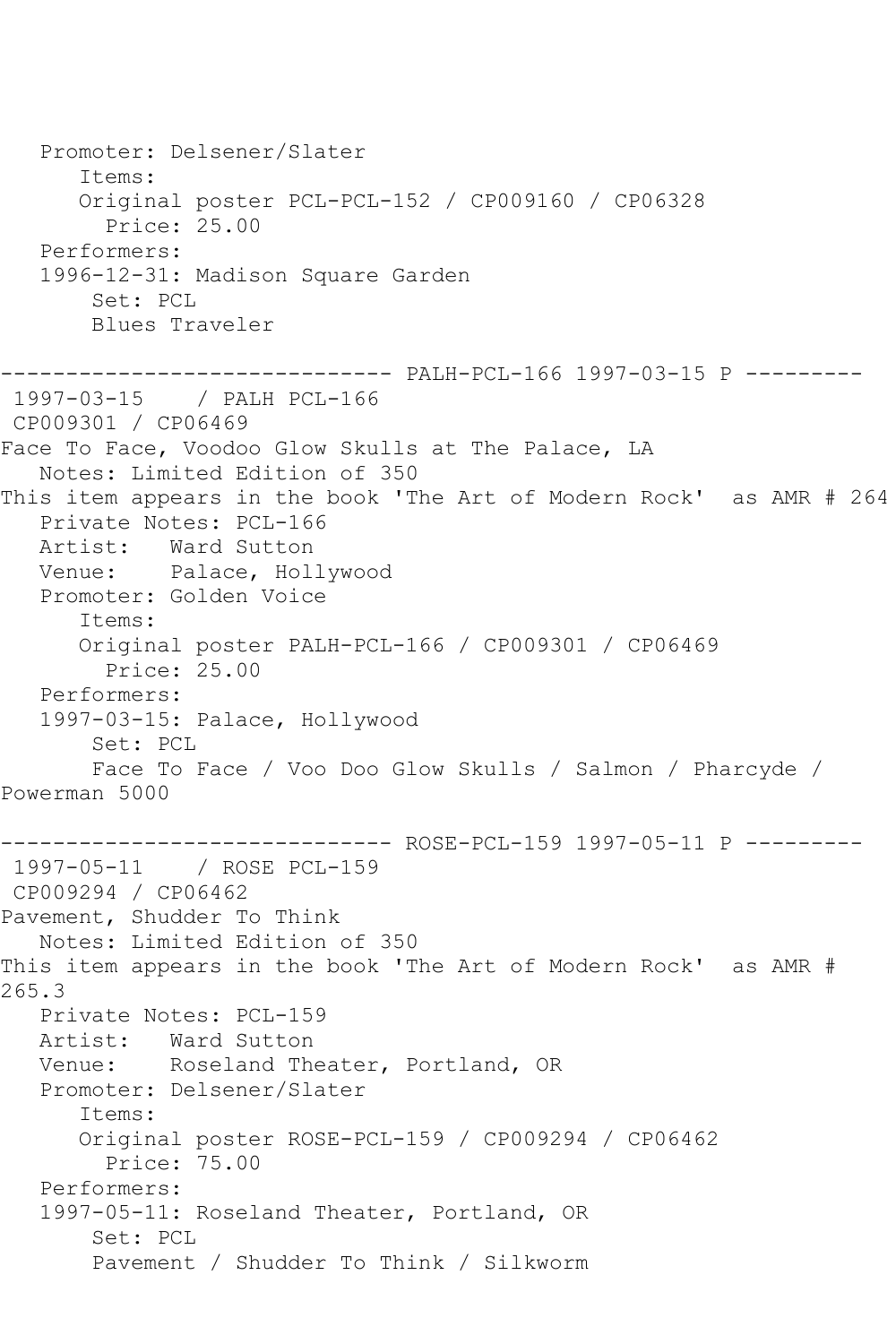------------------------------ WTGP-PCL-162 1997-06-12 P --------- 1997-06-12 / WTGP PCL-162 CP009302 / CP06470 Morphine at Waterplace Park Private Notes: PCL-162 Artist: Ward Sutton Venue: Waterplace Park Promoter: WBRU Items: Original poster WTGP-PCL-162 / CP009302 / CP06470 Price: 75.00 Performers: 1997-06-12: Waterplace Park Set: PCL Morphine ------------------------------ 1998-02-25 P --------- 1998-02-25 / CP700909 / CP700909 Imperial Teen, P.E.E. at Great American Music Hall [San Francisco, CA] Notes: This item appears in the book 'The Art of Modern Rock' as AMR # 265.2<br>: Artist Artist: Ward Sutton<br>Venue: Great Amerio Great American Music Hall Items: Original poster / CP700909 / CP700909 (35 x 22-1/2) Performers: 1998-02-25: Great American Music Hall Imperial Teen / P.E.E. / 16 Deluxe / MK Ultra / Oranger 1998-02-26: Bottom of the Hill Apples in Stereo / Creeper Lagoon / Beulah / Warm Wires 1998-02-27: Paradise Lounge Kingdom First / Peppercorn / Harvey Danger / Flavius / Bimbo's 365 Club Frank Black and the Catholics / John Doe Thing / Fuck / Actionslacks / Verbow 1998-02-28: Bottom of the Hill Carlos / Keeners / Red Planet / Baby Carrot 1998-02-29: Knapsack / Crumb / Foster Brooks / 7th Betty / Great American Music Hall Modest Mouse / Trackstar / Scenic Vermont / Slower Than Galaga ------------------------------ 1998-03-11 P --------- 1998-03-11 /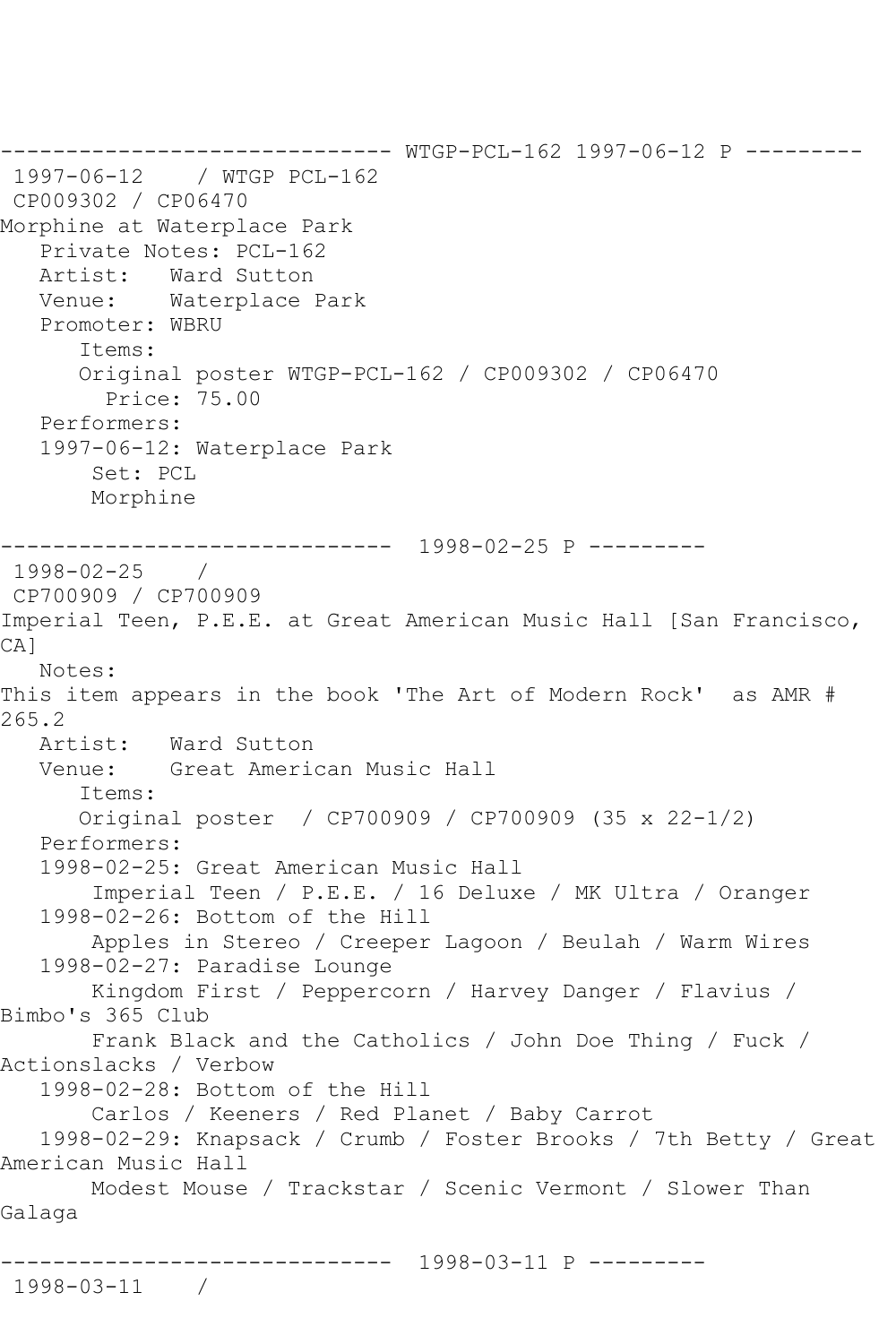CP050928 / CP050928 Voice Choices Artist: Ward Sutton Promoter: Village Voice Items: Original poster / CP050928 / CP050928 Performers: 1998-03-11 1998-03-17: ------------------------------ 1998-04-15 P --------- 1998-04-15 / CP700912 / CP700912 Radiohead at Centrum Notes: This item appears in the book 'The Art of Modern Rock' as AMR # 265.5 Artist: Ward Sutton Venue: Centrum Promoter: Tweeter Music Items: Original poster / CP700912 / CP700912 (20 x 26) Performers: 1998-04-15: Centrum Radiohead ------------------------------ CRO-PCL-185 1998-12-19 P --------- 1998-12-19 / CRO PCL-185 CP009187 / CP06355 Mudhoney, Pointy Birds at Crocodile Cafe - Seattle, WA Private Notes: \* Signed Artist: Ward Sutton Venue: Crocodile Cafe Promoter: Art Rock PCL Series Items: Original poster CRO-PCL-185 / CP009187 / CP06355 Price: 50.00 CRO-PCL-185 / CP043022 Performers: 1998-12-19: Crocodile Cafe Set: PCL Mudhoney / Pointy Birds / Combo Craig ------------------------------ 1999-03-18 P --------- 1999-03-18 / CP700905 / CP700905 Rock Poster Art of Ward Sutton Notes: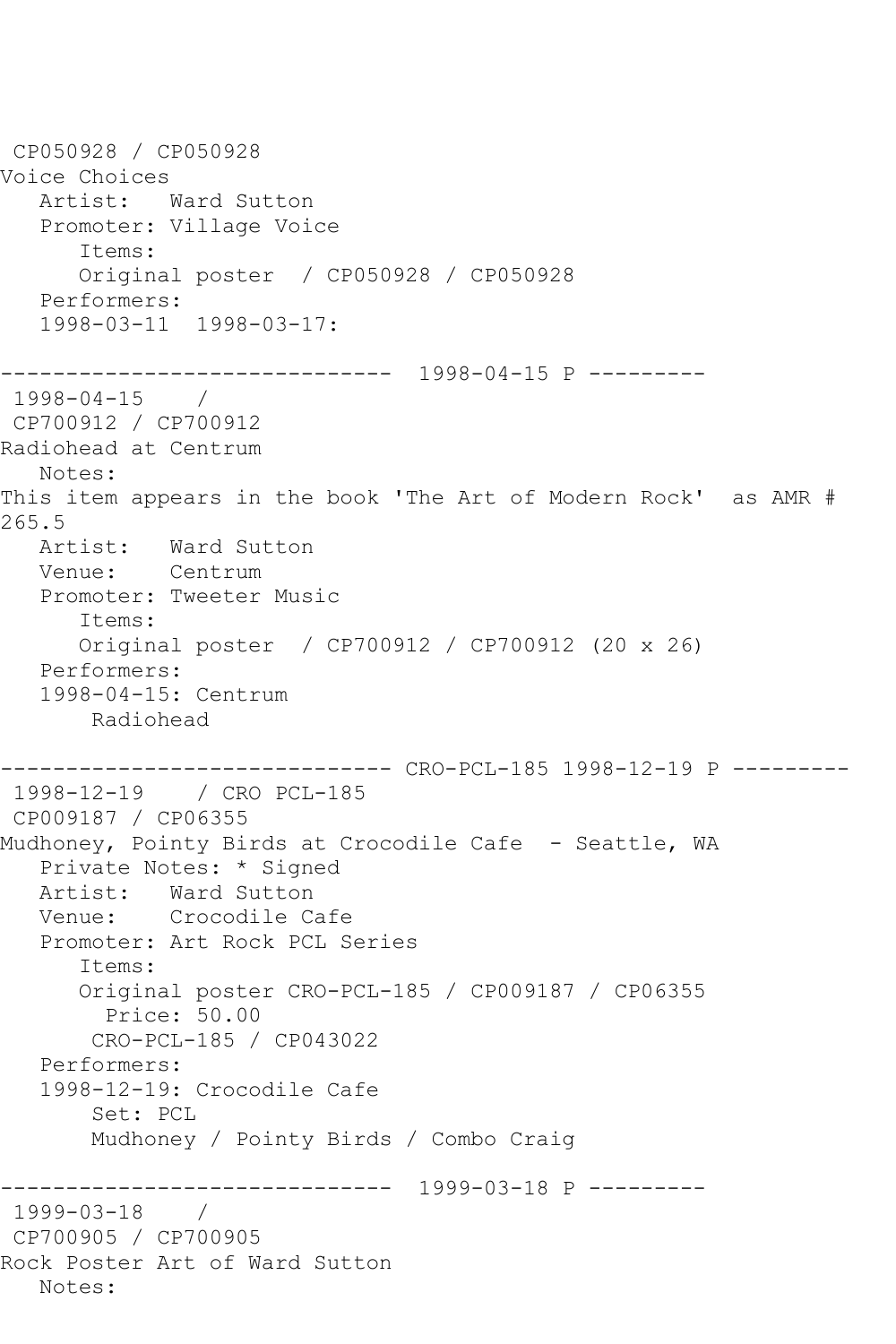This item appears in the book 'The Art of Modern Rock' as AMR # 264.2 Artist: Ward Sutton Venue: Hixo Promoter: American Institute of Graphic Arts of Austin Items: Original poster / CP700905 / CP700905 (18 x 23) Performers: 1999-03-18: Hixo ------------------------------ PCL-PCL-108 zzzz-zz-zz P -------- zzzz-zz-zz / PCL PCL-108 The Guffs<br>Artist: Ward Sutton Venue: Set: PCL Promoter: Art Rock PCL Series Items: Original poster PCL-PCL-108 / Performers: zzzz-zz-zz: Set: PCL Guffs ------------------------------ zzzz-zz-zz P -------- zzzz-zz-zz / CP050923 / CP050923 Graphic by Ward Sutton Artist: Ward Sutton Items: Original poster / CP050923 / CP050923 Performers: ------------------------------ zzzz-zz-zz P -------- zzzz-zz-zz / CP050924 / CP050924 Graphic by Ward Sutton Artist: Ward Sutton Items: Original poster / CP050924 / CP050924 Performers: ------------------------------ zzzz-zz-zz P -------- zzzz-zz-zz / CP050925 / CP050925 Republican Rage Benefit: Remember Robert Bork / Protect the Unborn